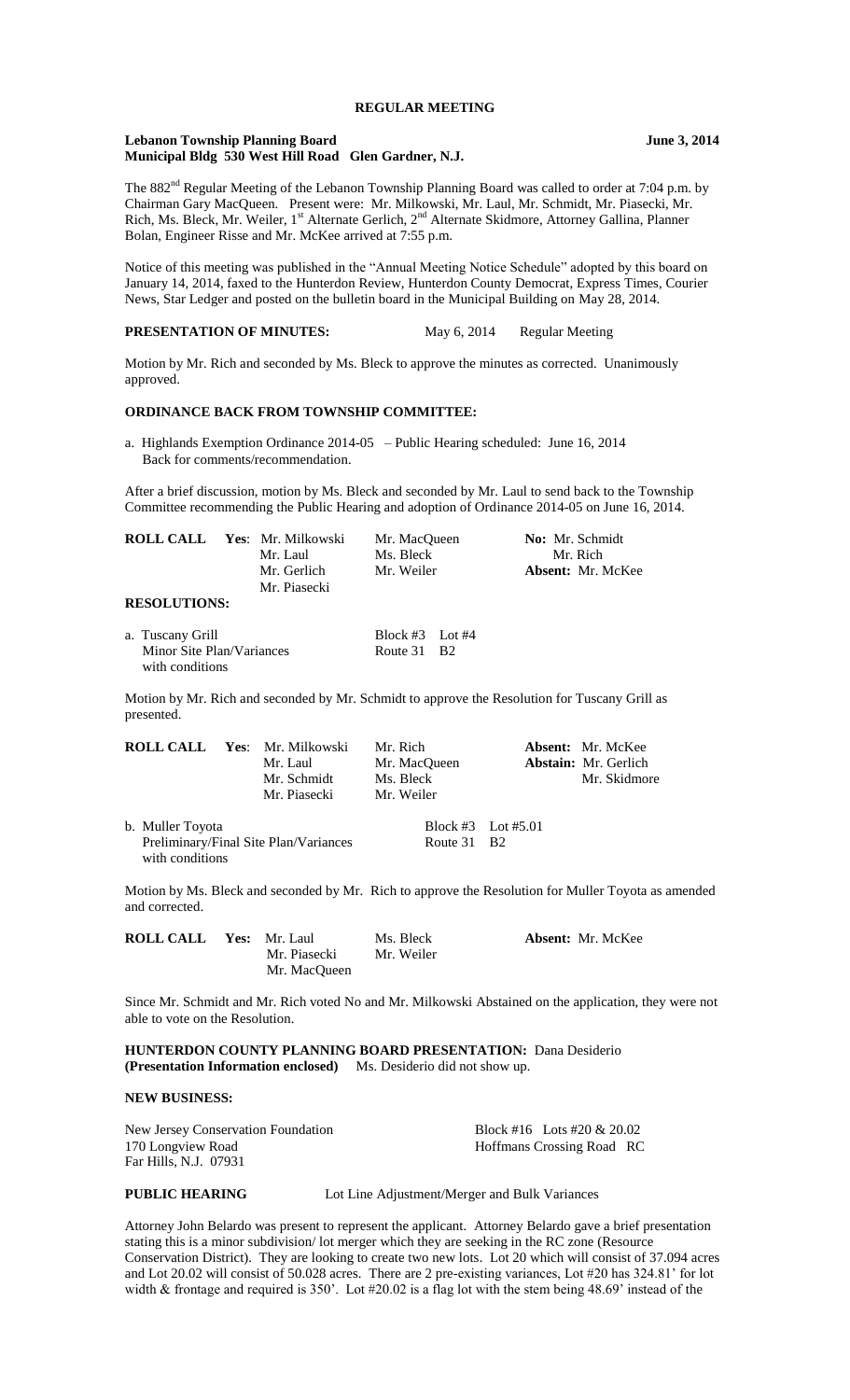required 50'. Attorney Belardo said nothing is going to change regarding the width of the flag stem and Mr. Fatton will address that issue at the time he gives his testimony. The existing Lot 20.02 was created back in 2008 as an agricultural subdivision. They propose to subdivide a 16.004 acre portion from existing Lot 20 and merge to Lot 20.02. Per Attorney Belardo there is an existing access easement across from Lot 20 that benefits Lot 20.02 which will be vacated and create a new 25' access easement.

At this time, Attorney Gallina announced that all the notices are in order and the board can proceed with the hearing. The following items were marked into evidence: **A1**-Taxes Paid, **A2-**Affadavit of Proof of Service, **A3-**Notice to Property Owners & Utilities, **A4**-Certified List of Property Owners & Utilities, **A5**- POD Slips, A6-Publication in the Newspaper, **A7-**Hunterdon County Planning Board Letter dated April 17, 2014. Attorney Gallina had the following people sworn in to give testimony on behalf of the applicant: Ingrid Vandegaer of the N.J. Conservation Foundation, Patrick Fatton, LLS, & Planner Robert Lorentz.

The following was marked into evidence: **A8**-Colored drawing of proposed Subdivision/Merger dated June 26, 2013. Ms. Vandegaer stated that the Foundation has negotiated with the owner to acquire a tract of land for the purpose of preservation. Ms. Vandegaer said they intend to purchase new Lot 20.02 after the subdivision/merger is completed. Attorney Belardo asked Ms. Vandegaer to explain why the new ROW was been proposed. Ms. Vandegaer said the current access lane runs between the existing pavilion and the pond on Lot 20. The proposed new access will be located behind the pavilion which is a more efficient means of access. Chairman MacQueen asked if the board had questions of Ms. Vandegaer. Mr. Rich asked why the 5 acre lot was not included. Ms. Vandegaer said it will remain with the owners of Four Seasons. Planner Bolan asked why the 25' access easement was being changed. Ms. Vandegaer said the current access easement is currently between the Pavilion and pond. The new access easement will be behind the Pavilion which is a better location. Chairman MacQueen asked Ms. Vandegaer to show on the map where the new access will be located. Attorney Belardo said it is on the survey and the next exhibit that Patrick Fatton will address.

Patrick Fatton, Land Surveyor gave his presentation at this time. The following was marked into evidence: **A9**- Minor Subdivision/Lot Merger dated March 6, 2014 and revised May 6, 2014 prepared by Patrick Fatton, LLS. Mr. Fatton referred to the letter from Hunterdon County Planning Board (**A7**) that indicates that the applicant would be required to execute a Bridge Maintenance Easement to the County located at the intersection of Lots #21 & Lot #20.02 and explained to the board what the applicant will need to do regarding this easement. Mr. Fatton stated he colorized existing Lot 20 in yellow currently is 53.098 acres. The current area of Lot 20 includes what he hatched in pink which is part of the 53.098. In pink is a portion of Lot 20 16.004 acres that will be merged to the orange shaded of Lot 20.02. Lot 20 in orange is a flag lot with a dog leg to it and within the flag lot is the existing paved driveway which allows egress and ingress to the residents on Lot 20. There is an existing access easement through the flag lot on Lot 20.02 shaded in yellow and continues where it is shown hatched which is the existing access easement that was created with the Agricultural Subdivision in 2008. Mr. Fatton said at the request of a property owner and the applicant they proposed the hatched portion of the existing access easement through Lot 20 to service Lot 20.02 and abandoned the hatch portion and reconfigured through the yellow shaded area shown here on the plan. There is a bermed up area through the westerly portion of the new access easement that will serve for access to the Conservation Foundation.

Mr. Fatton stated one of the variances they are asking for is lot width & lot frontage on Lot 20.02. The flag stem is 50' wide until you approach the last 25' where it meets the ROW, and then it is only 48.69'. They were unable to acquire additional land to make it a full 50' ROW. Then Lot 20 will have 37.094 acres and Lot 20.02 will be 50.028 acres. Mr. Fatton referred to the Flag Stem which shows the first 25' of the stem is slightly over 48' and 50' is required by ordinance. Mr. Fatton went on to say that Lot 20 has existing non-conformities of lot width and lot frontage. Per the ordinance frontage and width requires 350'and Lot 20 has 324.81. Mr. Fatton noted that nothing will change and no new structures are proposed for Lot 20. At the conclusion of Mr. Fatton testimony, Chairman MacQueen asked if the board had any questions. Mr. Milkowski asked about the width of the ROW and asked how much it was lacking to be conforming. Mr. Fatton said 1'31" short of the last 25' of the length. Planner Bolan asked about the new easement and the culvert. Mr. Fatton said there are two culverts, one at the beginning of the easement and one at the end of the easement. Mr. Fatton stated they are both pre-existing. Engineer Risse referred to the new 25' access easement/travel way. Mr. Fatton said it is bermed up and it can be traveled as a road. Chairman MacQueen opened the hearing to the public, there were no public questions.

Planner Robert Lorentz gave testimony on behalf of the applicant. Planner Lorentz stated that the existing nonconformities referring to lot frontage and lot width for Lot 20 will not be increased as a result of this subdivision. There is no detriment to the public good or the zone plan. Planner Lorentz went on to say that the variance relief being requested under NJSA 40:55D70c(1) is appropriate in this case. Planner Lorentz referred to the nonconformity of the flag stem on Lot 20.02. Except for the first 25' from the public ROW, the flag stem measures 48.69' which is only 1.31' of deficient. Planner Lorentz said the variance relief for this nonconformity is appropriate and is an existing condition that will not be increased; also per the MLUL it furthers the objectives to preserve open space. At the conclusion of Planner Lorentz testimony, Chairman MacQueen asked if the board had any questions. There were none. When opened to the public, there were no questions. Attorney Belardo gave his summation at this time. Engineer Risse stated that the proposed application will not be used as a building lot; it preserves open space and also preserves the rural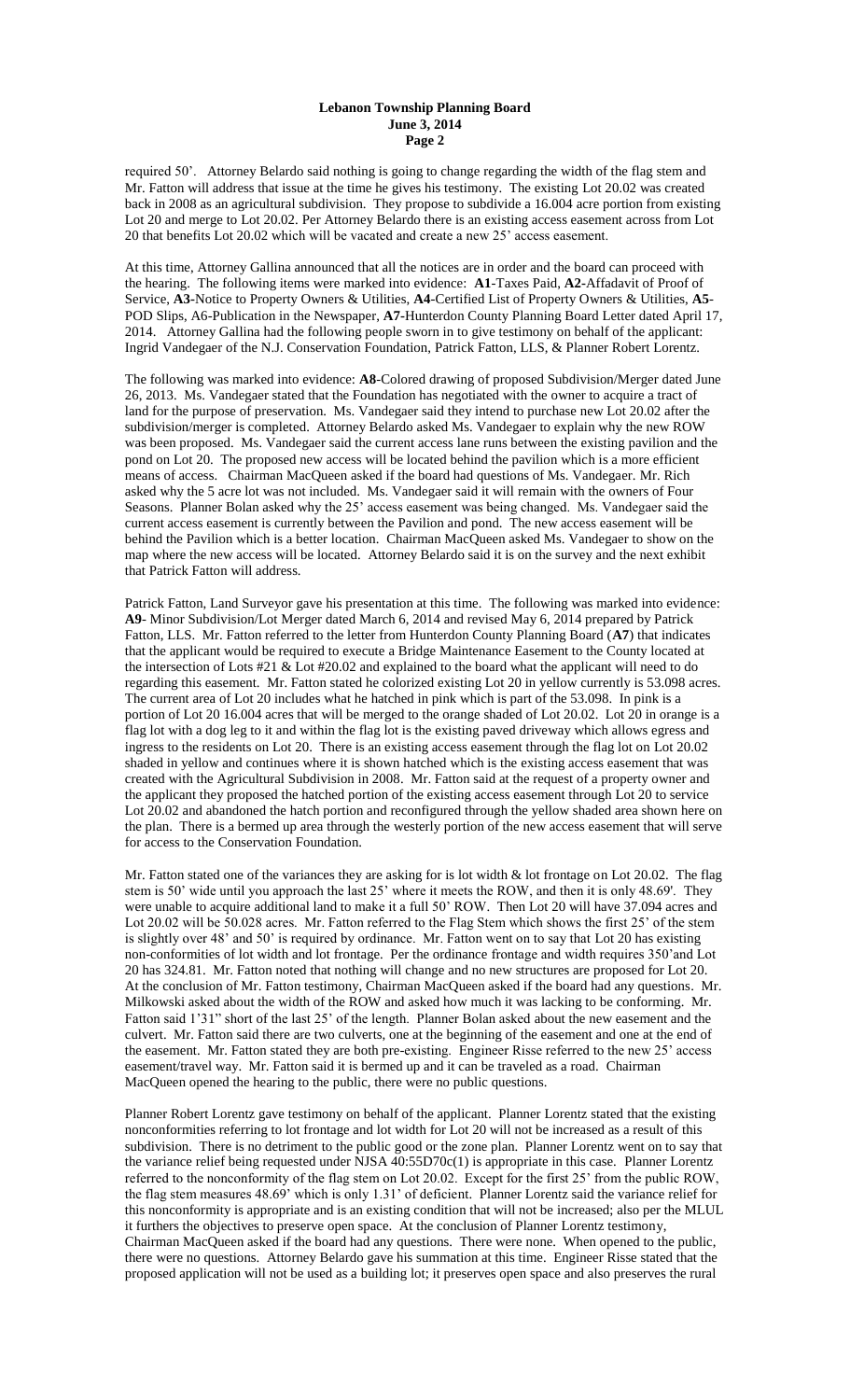character of the area. Planner Bolan said the access easement is appropriate and noted it will not be paved. Chairman MacQueen asked for a motion to close the public hearing. Motion by Ms. Bleck and seconded by Mr. Piasecki to close the public portion of the hearing. Unanimously approved.

During the board's deliberations, questions regarding parking and signage were brought up. Chairman MacQueen asked for a motion to reopen the public hearing. Motion by Mr. Rich and seconded by Mr. Schmidt to reopen the public portion of the hearing. Unanimously approved. The board was informed that the property will be posted with signs indicating the area is for passive recreational use. Regarding parking, the board was informed that parking will be along Raritan River Road and not on the preserved land. At the conclusion of discussion, motion by Ms. Bleck and seconded by Mr. Weiler to close the public portion of the hearing. Unanimously approved. At the conclusion of the board's deliberation, motion by Mr. Rich and seconded by Mr. Laul to approve the minor subdivision/lot line & merger with bulk variances with the following conditions:

- a. The applicant shall obtain all other necessary approvals from outside agencies having jurisdiction.
- b. The applicant will pay all necessary fees and escrows payable in connection with the application.
- c. The applicant will submit proposed subdivision deeds to the Board Engineer & Board Attorney for review and approval. The proposed revised access for Lot 20 will be included in the subdivision deeds and described by metes and bounds description. The deed for Lot 20.02 will also reference the bridge maintenance easement granted to Hunterdon County.

| <b>ROLL CALL</b> | <b>Yes:</b> Mr. Milkowski | Mr. Rich     | <b>Absent:</b> Mr. McKee     |
|------------------|---------------------------|--------------|------------------------------|
|                  | Mr. Laul                  | Mr. MacOueen | <b>Abstain:</b> Mr. Skidmore |
|                  | Mr. Schmidt               | Ms. Bleck    |                              |
|                  | Mr. Gerlich               | Mr. Weiler   |                              |
|                  | Mr. Piasecki              |              |                              |

**Attorney Gallina will prepare the resolution to be on the next agenda of July 1, 2014.**

McKay Brothers, LLC Block #9 Lot #8 c/o Gregory Meese, Esq. Sanatorium Road RC 50 Tice Blvd Woodcliff Lake, N.J. 07677

**PUBLIC HEARING** Conditional Use/ Collocation for Antennas & Equipment

Attorney Gregory Meese represented the applicant and made a presentation to the board. It was noted that with the change in the law, site plan is not required for collocations. The applicant desires to collocate 2 microwave dish antennae on an existing 180' lattice tower at a height of 90'. Attorney Gallina announced that all the notices are in order and the board can proceed with the hearing. The following was marked into evidence: **A1**-Taxes Paid, **A2-**Affadavit of Proof of Service, **A3**-Certified List of Property Owners and Utilities, **A4**-POD Slips, **A5**-Notice in Newspaper, **A6-**Disclosure Statement, **A7**-H.C. Planning Board letter dated May 14, 2014.

Attorney Gallina had Engineer Anthony Suppa sworn in to give testimony. Engineer Suppa referred to S1 of the construction plans which show the compound layout. Engineer Suppa stated that the existing compound is 7000 sq. feet in area and surrounded by chain link fencing. Engineer Suppa said the applicant would like approval to collocate two 6' microwave dish antennae on the existing 180' lattice tower. There will be 4 cables running from the antennae into the compound. There will be no ground disturbance and there will be no lighting on the tower. Engineer Suppa noted that under the Federal collocation law, if the height of the tower is not changed, the approval for the collocation is required to be granted. Engineer Suppa went on to say that the microwave dish antennae are used for microwave communications to transmit financial data through a microwave communications network. Engineer Suppa noted that the alternative technology is transmitting information at the desired speed is not available at this time. At this time the following was marked into evidence: **A8**-photographic simulations (tower location & views) prepared by Malick & Scherer dated February 10, 2014. At the conclusion of Engineer Suppa testimony, Chairman MacQueen asked if the board had questions. Mr. Milkowski said from another application that had been before the board regarding tower dishes, the board got a drawing of the actual direction that they are aimed. What is the direction of these dishes with a drawing of the actual directions, also was concerned since these are at a much lower elevation which is not the higher part of the Township. Attorney Meese said that their RF Engineer Shelton will be able to answer these questions. Mr. Schmidt asked if these cables are going into the existing cabinet owned by McKay Bros. The response was yes. Mr. Rich asked what the antennae are going to be used for and what will they be transmitting. The response was a microwave communications network. The clients are in the financial industry, it is the financial data that is transmitted. Mr. Rich asked when the original tower went up. Ms. Glashoff said the tower already existed back in 1990 when Bell came before the Board of Adjustment. Mr. Rich said since he has been in the financial business, what kind of data goes from whom to whom. Engineer Suppa said it goes from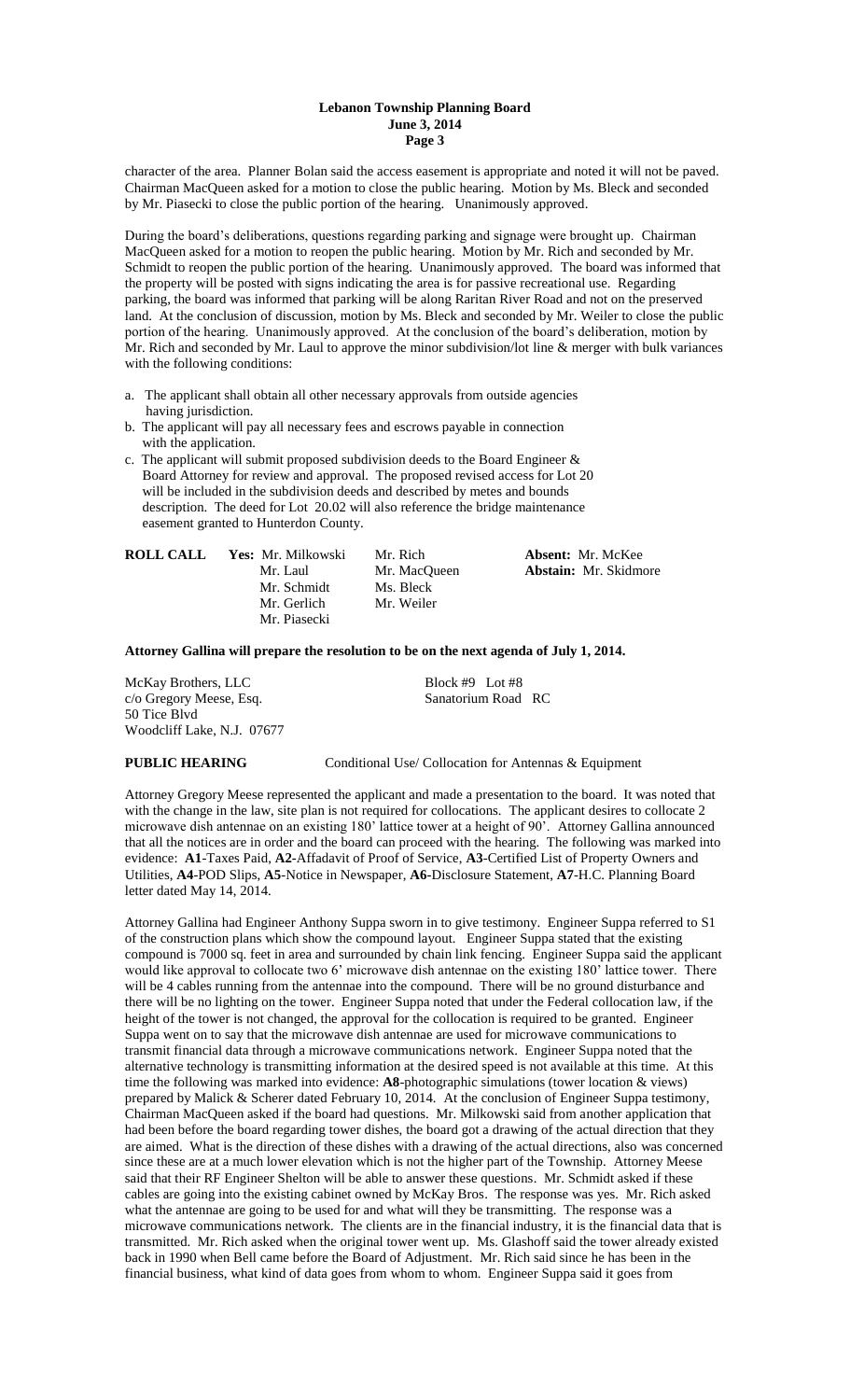New York to Chicago, stock market data. Planner Bolan said that two sets of standards that are outlined in his memo. One is the Conditional Use Standard which needs to be addressed or the board does not have jurisdiction and the next witness will be addressing the need. Also, the requirements of the MLUL in order to qualify for the Site Plan Exemption and they addressed those 3. Chairman MacQueen opened the hearing to the public for questions. There were none.

RF Engineer James Shelton was sworn in to give testimony. Engineer Shelton made a presentation to the board. Engineer Shelton informed the board that the RF emissions comply with State and Federal standards and the total emissions would be 0.38% of the limit permitted by Federal standards. Engineer Shelton stated that energy from the microwave dishes are focused on the next tower location and that the microwave technology has more speed and capacity in transmitting information than a fiber optic system. At the conclusion of Engineer Shelton testimony, Chairman MacQueen asked if the board had questions. Mr. McKee asked the energy that comes from east of here is at the same elevation or is it slightly higher. Engineer Shelton said it is about 50' lower. Mr. McKee asked does it go on an arch. Engineer Shelton said not really. Mr. Gerlich said to clarify, there are no customers taking signals off this you are just transferring it from one point to another. Engineer Shelton said yes. Mr. Laul said recently the board approved dishes at 80' centerline with 6' dishes and the applicant's will be at 90'. It only gives the applicant a 4' clearance. Engineer Shelton said it is up to the owner of the tower to make sure that everyone is coordinated so it doesn't create a problem whether it is dishes or antennae. Planner Bolan asked if a loading study was done. Engineer Shelton said it is up to the owner of the tower to make sure that everything is done correctly so there are no problems. Engineer Risse asked in the microwave spectrum, you are at a different frequency then your competitor that would be 4' away. Would they interfere with each other? Engineer Shelton said there are different bands that are allocated by the FCC. Within those frequencies are set aside channels. At the conclusion of the board's questions, Chairman MacQueen opened the hearing to the public. Anthony Casale asked a few questions.

At this time Attorney Meese gave his summation. Chairman MacQueen asked for a motion to close. Motion by Ms. Bleck and seconded by Mr. Rich to close the public portion of the hearing. Unanimously approved. It was noted that the application satisfies the criteria for the site plan exemption and the proposed collocation will not increase the height or width of the tower or expand the equipment compound. Chairman MacQueen asked for a motion. Motion by Mr. Schmidt and seconded by Ms. Bleck to approve the conditional use application to collocate two microwave dish antennae at a height of 90' on the existing tower with the following conditions:

- a. The applicant will obtain all necessary approvals from outside agencies having jurisdiction.
- b. The applicant will pay all necessary fee and escrows payable in connection with the application.

| <b>ROLL CALL</b> | Yes: Mr. Milkowski | Mr. MacQueen |
|------------------|--------------------|--------------|
|                  | Mr. Laul           | Ms. Bleck    |
|                  | Mr. Schmidt        | Mr. Weiler   |
|                  | Mr. Piasecki       | Mr. McKee    |
|                  | Mr. Rich           |              |

# **Attorney Gallina will prepare the Resolution to be on the next agenda July 1, 2014.**

# **ITEMS FOR DISCUSSION:**

# **a. Annual Report from Board of Adjustment** – Planner Bolan **(Given out at May 6th Mtg)**

Planner Bolan reviewed for the board the Annual Report. Planner Bolan said there was nothing unusual with any of the applications that would require recommending any amendments to the zoning ordinance. Planner Bolan said there are two recommendations which are long standing ones. One is regarding Private Roads and the monitoring approvals from the Zoning Board to the Zoning Officer.

## **b. Letter to T.C. re: Quarry (**mailed separately**)**

Mr. Milkowski left the dais due to a conflict of interest. Mr. McKee said the letter from the Planning Board was read at the May 21<sup>st</sup> meeting of the Township Committee and it was decided to send a letter to the New Jersey Land Trust as to their opinions, feelings as to this concept. The Township Committee has received a response back but at this time the Committee hasn't had a chance to review and discuss it. Mr. McKee he would like to defer it until the Committee has had a chance to review the letter before going any further. Mr. Skidmore interjected asking since this is on the agenda for the board to discuss whether the letter was to be reviewed by the board before going to the Township Committee. Mr. Skidmore said the letter went directly from Attorney Gallina for the PB Chair's signature to the Township Committee. Mr. Skidmore said he did not feel the letter reflected what the board had decided and said there are other board members that would agree with him. The letter states that the Planning Board agrees and endorses this proposal. Mr. Piasecki said he agreed after reading the letter and that it had nothing to do with his thoughts. He did not get the impression that the board was endorsing it. Mr. Laul agreed and said even in the minutes it didn't